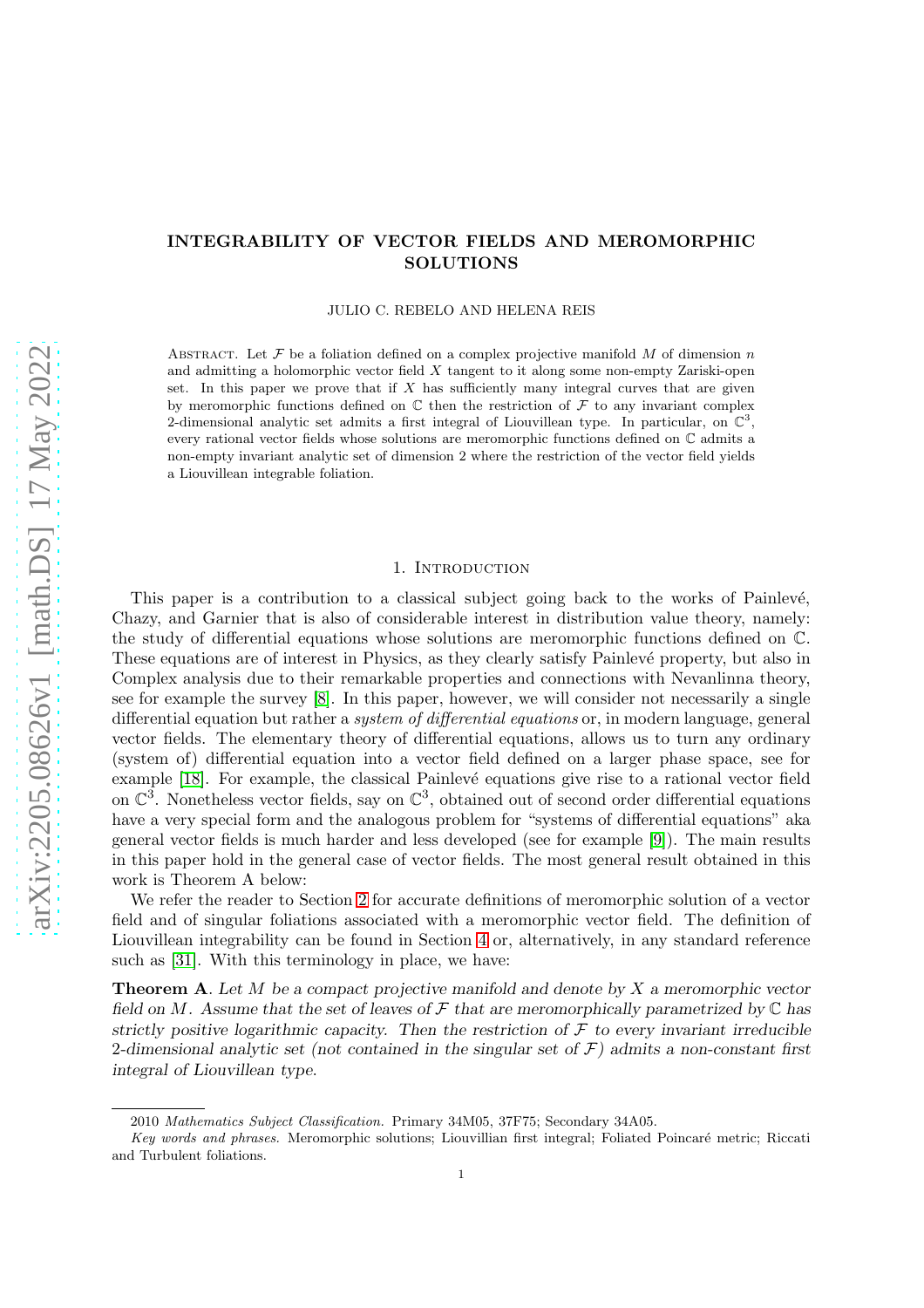Theorem A becomes particularly effective in dimension 3 and to explain this, it suffices to consider the case of rational vector fields on  $\mathbb{C}^3$  all of whose solutions are meromorphic on  $\mathbb C$ (this will actually follow, for example, if it can ensured that the set of leaves meromorphically parametrized by C has non-empty interior). Then we have the following easy application of Theorem A:

**Theorem B.** Let X be a rational vector field on  $\mathbb{C}^3$  and recall that its underlying foliation  $\mathcal F$ admits a holomorphic extension to all of  $\mathbb{CP}^3$  which has singular set of dimension at most 1. Assume that the integral curves of  $X$  are meromorphic functions defined on  $\mathbb{C}$ . Then all of the following hold:

- (1) The foliation F leaves invariant a certain 2-dimensional analytic set  $S \subset \mathbb{CP}^3$  (note that S is never contained in the singular set of F since the latter has dimension at least 1)
- (2) The restriction of F to each irreducible component of S admits a Liouvillian first integral.

Theorem B is actually a kind of missing piece in a more comprehensive approach to the classification of the vector fields in question. A somehow similar though technically easier problem would be to first classify the singular points of these vector fields and there, again, Theorem B plays an important role. These issues are further detailed in Section [5](#page-12-0) (see also [\[29\]](#page-14-1)) and, at several different levels, they follow ideas put forward in [\[17\]](#page-13-3), [\[21\]](#page-14-2), [\[12\]](#page-13-4), and [\[27\]](#page-14-3)

Both Theorem A and Theorem B can be made slightly more accurate as the nature of the Liouvillean first integral can be made explicit as it will be indicated in Section [4.](#page-9-0)

Let us close this introduction with a short outline of our argument. The main analytic tools used in this work are somehow due to M. Brunella: we will make fundamental use of his theorem on the plurisubharmonic variation of the foliated Poincaré metric  $[3]$ ,  $[5]$ . Another deep theorem that will be required for our discussion is McQuillan's theorem [\[22\]](#page-14-4) on entire maps tangent to foliations on surfaces. For the latter, however, we will follow the presentation given in Brunella's notes [\[4\]](#page-13-7). Roughly speaking, up to a suitably adapted definition of "leaf", the plurisubharmonic variation of the leafwise Poincaré metric basically allows us to conclude that every "leaf" of a foliation must be a quotient of  $\mathbb C$  or a rational curve provided that a "large number" of them are so. In particular, leaves contained in two-dimensional invariant analytic sets must themselves be either rational curves or quotients of  $\mathbb C$  which, in turn, ensures that the classification results of the corresponding foliations provided in [\[22\]](#page-14-4), [\[4\]](#page-13-7) can be brought to bear. Carrying out this strategy successfully, however, requires a few classical geometric ideas from foliation theory as well as some more standard tools from differential equations. For example, in order to use Brunella's theorem in [\[3\]](#page-13-5), [\[5\]](#page-13-6) we need to control the set of leaves carrying non-trivial holonomy and for this Haefliger's notion of compactly/countably generated pseudogroup [\[13\]](#page-13-8) comes in handy. Also the conclusion about the existence of Liouvillean first integral requires some minor facts about Kleinian groups and about growth rate of leaves. For the basics of foliation theory used in this work, we refer to any of the standard books in the area, for example [\[10\]](#page-13-9) is well adapted to our needs.

Finally, in Section [5,](#page-12-0) we outline how Theorem B can be combined with resolution of singularities in dimension 3 [\[23\]](#page-14-5), [\[25\]](#page-14-6), see also [\[28\]](#page-14-7), and with techniques from [\[12\]](#page-13-4), [\[11\]](#page-13-10) to adapt a powerful and well-known two-dimensional technique to the problem of describing vector fields with meromorphic solutions in three-dimensional manifolds.

Acknowledgment. J. Rebelo and H. Reis were partially supported by CIMI through the project "Complex dynamics of group actions, Halphen and Painlev´e systems". H. Reis was also partially supported by CMUP, which is financed by national funds through  $FCT$  – Fundação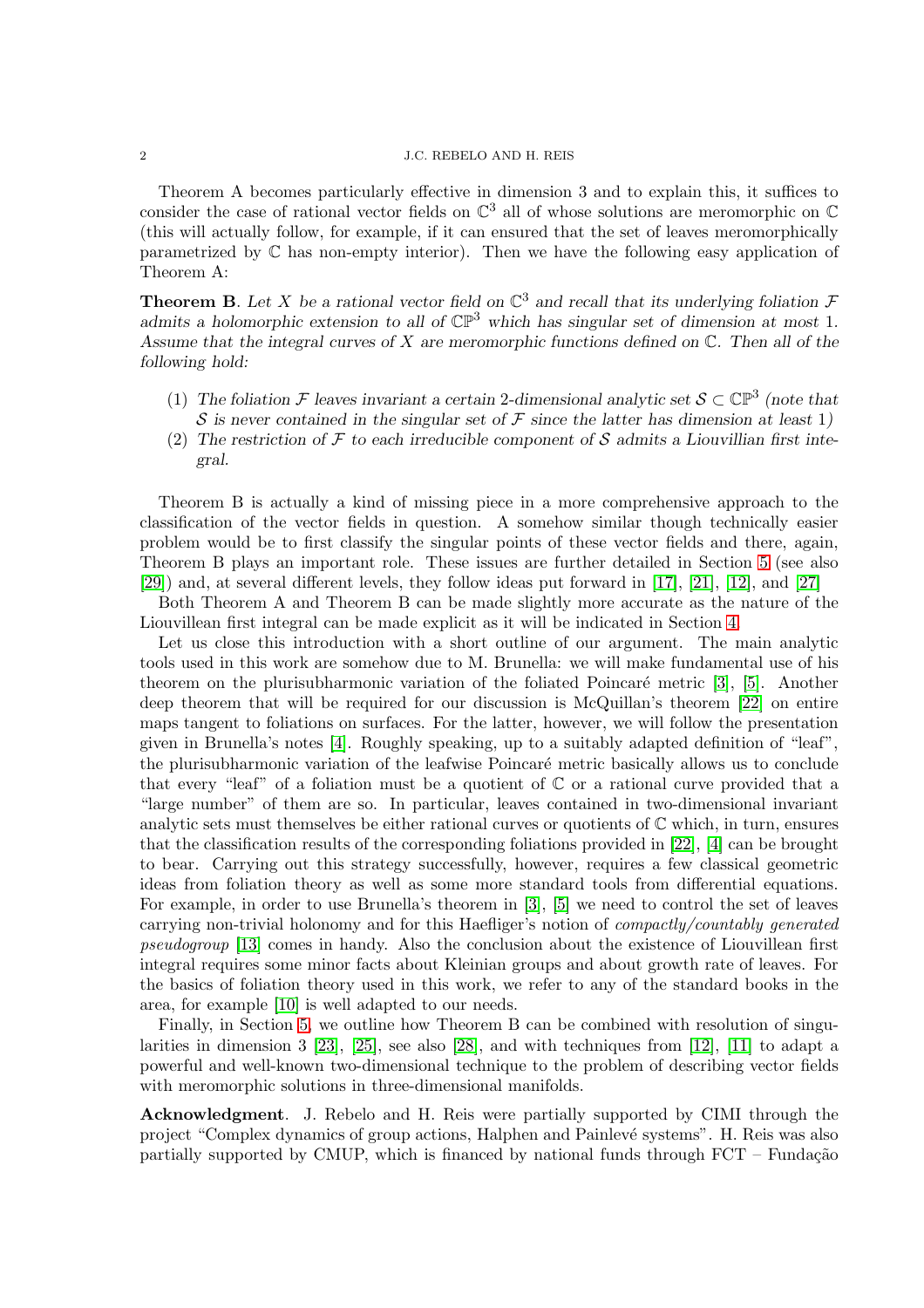para a Ciência e Tecnologia, I.P., under the project UIDB/00144/2020 and under the project "Means and Extremes in Dynamical Systems" with reference PTDC/MAT-PUR/4048/2021.

<span id="page-2-0"></span>This paper arouse from a joint project with A. Belotto and M. Klimes, we are grateful to both of them for their valuable comments.

## 2. Vector fields, foliations, and enlarged leaves

The notions of holomorphic/meromorphic vector fields on an open set  $U \subset \mathbb{C}^n$  are easy to define by taking advantage of the standard coordinates  $(x_1, \ldots, x_n)$  of  $\mathbb{C}^n$ . Denoting by  $\partial/\partial x_i$ the constant complex vector field arising from the  $i^{\text{th}}$  element in the canonical basis of  $\mathbb{C}^n$ , we have:

Definition 2.1. A complex vector field

$$
X = f_1 \partial / \partial x_1 + \dots + f_n \partial / \partial x_n
$$

is said to be holomorphic (resp. meromorphic) on  $U \subset \mathbb{C}^n$  if each of the functions  $f_i, i = 1, \ldots, n$ is holomorphic (resp. meromorphic) on U.

Let M be a complex manifold along with a covering  $\{(U_k, \varphi_k)\}\$  of M by coordinate charts. A holomorphic (resp. meromorphic) vector field on M consists of a collection of holomorphic (resp. meromorphic) vector fields  $\{X_k\}$  defined on  $\varphi_k(U_k) \subset \mathbb{C}^n$  such that for every  $k_1, k_2$  we have

$$
Z_{k_1} = (\varphi_{k_2} \circ \varphi_{k_1}^{-1})^* Z_{k_2},
$$

provided that  $U_{k_1} \cap U_{k_2} \neq \emptyset$ . In particular, a holomorphic vector field defines a (possibly empty) divisor of zeros on M while a meromorphic vector fields may define a divisor of zeros and a divisor of poles.

The definition of singular holomorphic foliation on  $M$  being slightly different, it is convenient to make it explicit so as to understand its usefulness when compared with vector fields.

<span id="page-2-1"></span>**Definition 2.2.** Let M and  $\{(U_k, \varphi_k)\}\)$  be as above. A singular holomorphic foliation  $\mathcal F$  on M consists of a collection of holomorphic vector fields  $Y_k$  satisfying the following conditions:

- For every k,  $Y_k$  is a holomorphic vector field defined on  $\varphi_k(U_k) \subset \mathbb{C}^n$  whose singular set has codimension at least 2.
- Whenever  $U_{k_1} \cap U_{k_2} \neq \emptyset$ , we have  $\varphi_{k_1}^* Z_{k_1} = g_{k_1 k_2} \varphi_{k_2}^* Z_{k_2}$  for some nowhere vanishing holomorphic function  $g_{k_1k_2}$  defined on  $U_{k_1} \cap U_{k_2}$ .

The *singular set*  $\text{Sing}(\mathcal{F})$  of a foliation  $\mathcal{F}$  is then defined as the union over k of the sets  $\varphi_k^{-1}(\mathrm{Sing}\,(Z_k)) \subset M$ , where  $\mathrm{Sing}\,(Z_k)$  stands for the singular set of  $Z_k$ . Therefore the singular set of any holomorphic foliation has codimension at least two. In particular, a foliation has no divisor of either poles or zeros.

Remark 2.3. Note that the foliations introduced in Definition [2.2](#page-2-1) are all of complex dimension 1 and, for this reason, they are often referred to in the literature as 1-dimensional holomorphic foliations or yet as foliations by Riemann surfaces. This issue about dimension is not emphasized in Definition [2.2](#page-2-1) since this is the only type of foliation that will be considered in this paper.

To large extent, the interest of Definition [2.2](#page-2-1) stems from the following observation.

<span id="page-2-2"></span>**Lemma 2.4.** Let  $X$  be a meromorphic vector field defined on a complex manifold  $M$ . Then the local orbits of X induce a holomorphic foliation  $\mathcal F$  defined on all of M.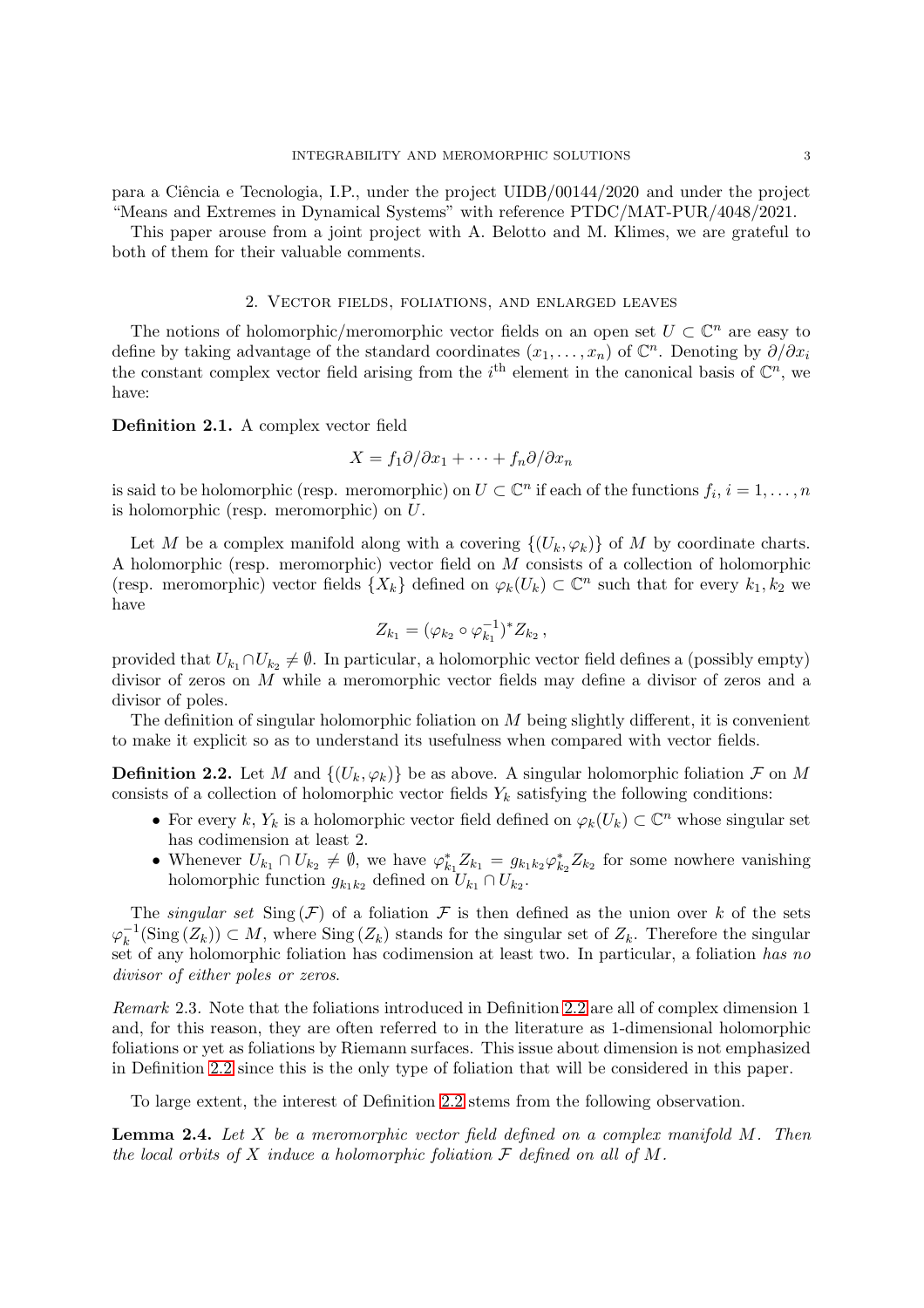*Proof.* Consider a point  $p \in M$ . By definition of meromorphic vector field, in a suitable coordinate  $\varphi_k: U \subset M \to \mathbb{C}^n$  defined around p, the vector field X is represented by a meromorphic vector field  $X_k$  defined on  $\varphi_k(U) \subset \mathbb{C}^n$ . Owing to the standard Hilbert nullstellensatz in codimension 1, the divisor of zeros and poles of  $X_k$  can be factored out so as to have

$$
X_k = \frac{f}{g} Y_k
$$

where f and g are holomorphic functions and where  $Y_k$  is a vector field with empty divisor of zeros and poles. In other words,  $Y_k$  is a holomorphic vector field whose zero-set has codimension at least 2. It is now immediate to check that the collection of vector fields  ${Y_k}$  satisfies the condition in Definition [2.2](#page-2-1) and hence defines a holomorphic foliation  $\mathcal F$  on all of  $M$ .

The foliation  $\mathcal F$  arising from a vector field X as in Lemma [2.4](#page-2-2) will be called the *foliation* associated with  $X$ , or yet, the underlying foliation of  $X$ .

The leaves of a holomorphic foliation  $\mathcal F$  on a manifold  $M$  can easily be defined as follows. First note that the standard flow box theorem for holomorphic vector fields ensures that  $\mathcal F$ coincides with a *regular foliation* by 2-dimensional real surfaces on the manifold  $M \setminus \text{Sing}(\mathcal{F})$ . We then define the leaves of the singular foliation  $\mathcal F$  on  $M$  to be the leaves of the regular foliation on  $M \setminus \text{Sing}(\mathcal{F})$  obtained as restriction of  $\mathcal{F}$ .

The preceding raises an important issue for us. Consider a meromorphic vector field X defined on  $M$  and assume that the divisor of poles (or zeros) of  $X$  is not empty. This divisor of poles cannot be contained in the singular set of the holomorphic foliation  $\mathcal F$  associated with X since the latter set has codimension at least 2. Hence the "generic" point of the divisor of poles of X is regular for F and the divisor may or may not be invariant by the foliation  $\mathcal F$ . The last question, however, is directly related with the existence of meromorphic solutions, cf. Lemma [2.5](#page-3-0) below.

At this point, it is convenient to make accurate the notion of meromorphic solution for a vector field. Consider a meromorphic vector field  $X$  on a complex manifold  $M$  and denote by F its associated foliation. Now consider a point  $p \in M$  lying away from the divisor of poles of X and such that  $X(p) \neq 0$  and denote by  $\phi$  a local solution of X satisfying  $\phi(0) = p$ . We say that the solution of X through p is a meromorphic function on  $\mathbb C$  if  $\phi$  the following holds:

- There is a discrete set  $\mathcal{D} = \{t_i\}_{i \in \mathbb{N}} \subset \mathbb{C}$  such that  $\phi$  possesses a holomorphic extension  $\Phi$  to  $\mathbb{C} \setminus \mathcal{D}$ .
- The points  $t_i \in \mathcal{D}$  are poles for  $\Phi$ .

Clearly if the solution of X through p is a meromorphic function on  $\mathbb C$  then the same applies to every point in the orbit of p. We will then say that the leaf L of F through p is (meromorphically) parametrized by  $\mathbb C$  via X. Note that the latter definition makes sense for every point p regular for  $\mathcal F$  even though p belongs to the divisor of poles (or zeros) of X.

Next, we have:

<span id="page-3-0"></span>**Lemma 2.5.** Let X be a meromorphic vector field defined on a complex manifold M and denote by S an irreducible (non-empty) component of the divisor of poles of X. If  $p \in S$  is a regular point of F at which F and S are transverse, then the leaf L of F through p is not parametrized by  $\mathbb C$  via X.

*Proof.* Consider the restriction  $X_{|L}$  of X to L viewed as a meromorphic vector field on a Riemann surface (L). Let z be a local coordinate around  $p \in L$ ,  $p \simeq 0 \in \mathbb{C}$ . Since X has a pole at  $p$ , there follows that  $X$  takes on the form

$$
X = z^{-k} f(z) \partial/\partial z
$$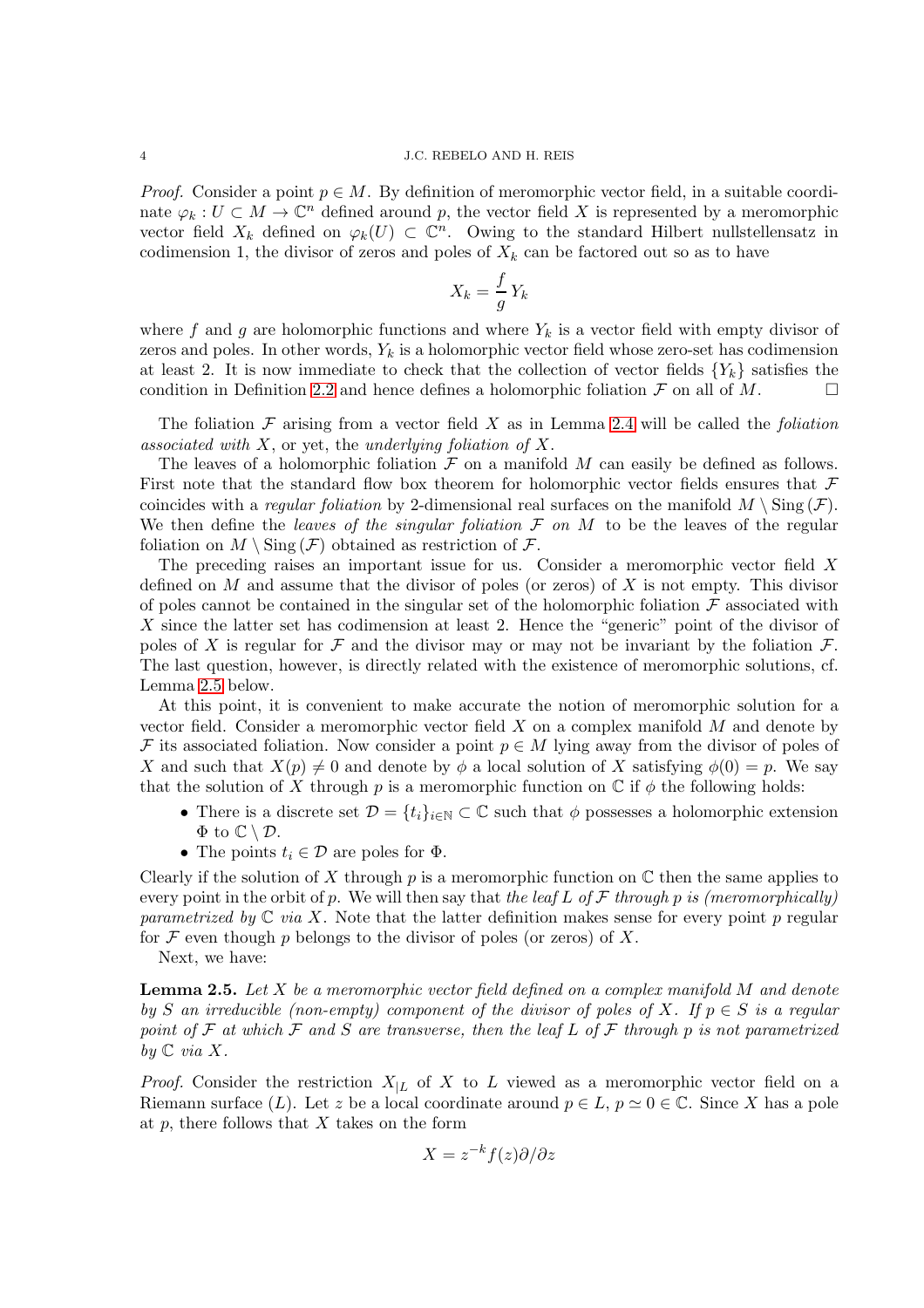in the coordinate z. Here  $k \geq 1$  and f is a holomorphic function satisfying  $f(0) \neq 0$ . In fact, the elementary theory of normal forms for 1-dimensional complex vector fields ensures that the coordinate z can therefore be chosen so as to have  $f = 1$  (constant). In other words, without loss of generality we can suppose that  $X = z^{-k}\partial/\partial z$ . The integral curve of X with initial point  $z_0 \neq 0$  is therefore  $\phi(t) = \sqrt[k+1]{(1+k)t + z_0^{k+1}}$ . This function is multivalued since  $k+1 \geq 2$  and therefore does not yield a meromorphic function defined on  $\mathbb C$ . This establishes the lemma.  $\Box$ 

Remark 2.6. The statement of Lemma [2.5](#page-3-0) actually holds for semicomplete vector fields, see for example [\[12\]](#page-13-4). In turn, it is not hard to check that vector fields all of whose solutions are meromorphic will necessarily be semicomplete.

As mentioned, a fundamental ingredient in this paper is Brunella's theorem on the regularity of the leafwise Poincar´e metric. To call on his result, however, a slightly more specific notion of "leaf" is required. To avoid misunderstandings, throughout this paper, the phrase "leaf of a singular (holomorphic) foliation" will be taken in the above introduced sense. In turn, the variant of it needed for Brunella's theorem to hold will be referred to as enlarged leaf and is defined as follows (cf. [\[5\]](#page-13-6)).

In general, an enlarged leaf  $\widehat{L}$  of F is obtained out of a leaf L of F by adding some singular points of  $\mathcal F$  to  $L$  according to the rule described below. To begin with, consider a singular point of  $\mathcal F$  identified with the origin of  $\mathbb C^n$  by means of a local coordinate.

In the local setting, consider the *n*-dimensional polydisc  $\mathbb{D}^n$  about the origin. This polydisc comes equipped with the trivial fibration  $\mathbb{D}^n = \mathbb{D}^{n-1} \times \mathbb{D} \to \mathbb{D}^{n-1}$ . A meromorphic map  $f: \mathbb{D}^n \to M$  is said to be a *foliated meromorphic immersion* if the indeterminacy set  $I(f)$  of f intersects each vertical fiber of  $\mathbb{D}^n$  in a discrete set and if f satisfies the following additional conditions:

- f is an immersion on the complement of  $I(f)$ .
- In the complement of  $I(f)$ , f takes vertical fibers to leaves of F.

If L is a leaf of F, we say that a closed subset  $K \subset L$  is a vanishing end of L if the following conditions are satisfied:

- (1) K is isomorphic to the punctured disc and the holonomy of the restriction of  $\mathcal F$  to  $M \setminus Sing(\mathcal{F})$  corresponding to the cycle  $\partial K$  has finite order k.
- (2) There is a foliated meromorphic immersion  $f : \mathbb{D}^n \to M$  such that
	- (2a)  $I(f) \cap (\{0\} \times \mathbb{D})$  is reduced to the origin of  $\mathbb{C}^n$  (and where " $\{0\}$ " stands for the origin of  $\mathbb{D}^{n-1} \subset \mathbb{C}^{n-1}$ .
	- (2b) The image of f restricted to  $({0} \times \mathbb{D})$  coincides with the interior of K. Furthermore  $f: (\{0\} \times \mathbb{D}) \to \text{Int}(K)$  is a regular covering of degree k, where Int  $(K)$  stands for the interior of K.

Let now p be a point in  $M \setminus Sing(\mathcal{F})$  and denote by  $L_p$  the leaf of  $\mathcal F$  through p. To define the enlarged leaf  $\tilde{L}_p$  of F through p we proceed as follows. If  $L_p$  possesses no vanishing ends, then we set  $\widehat{L}_p = L_p$ . Otherwise, the enlarged leaf  $\widehat{L}_p$  will consist of  $L_p$  with the ends of the vanishing ends added to it where the operation of adding an end to  $L_p$  should be understood in the sense of orbifolds; the multiplicity of the added point will be the order  $k$  of the holonomy relative to  $\partial K$ . These orbifolds can then be turned into Riemann surfaces by standard normalization.

For reference, it is convenient to point out the following immediate consequence of the construction above.

**Lemma 2.7.** Given  $p \in M \setminus Sing(\mathcal{F})$ , let  $L_p$  and  $\widehat{L}_p$  denote respectively the leaf and the enlarged leaf of F through p. Then the set  $\widehat{L}_p \setminus L_p$  is a discrete set of  $\widehat{L}_p$ .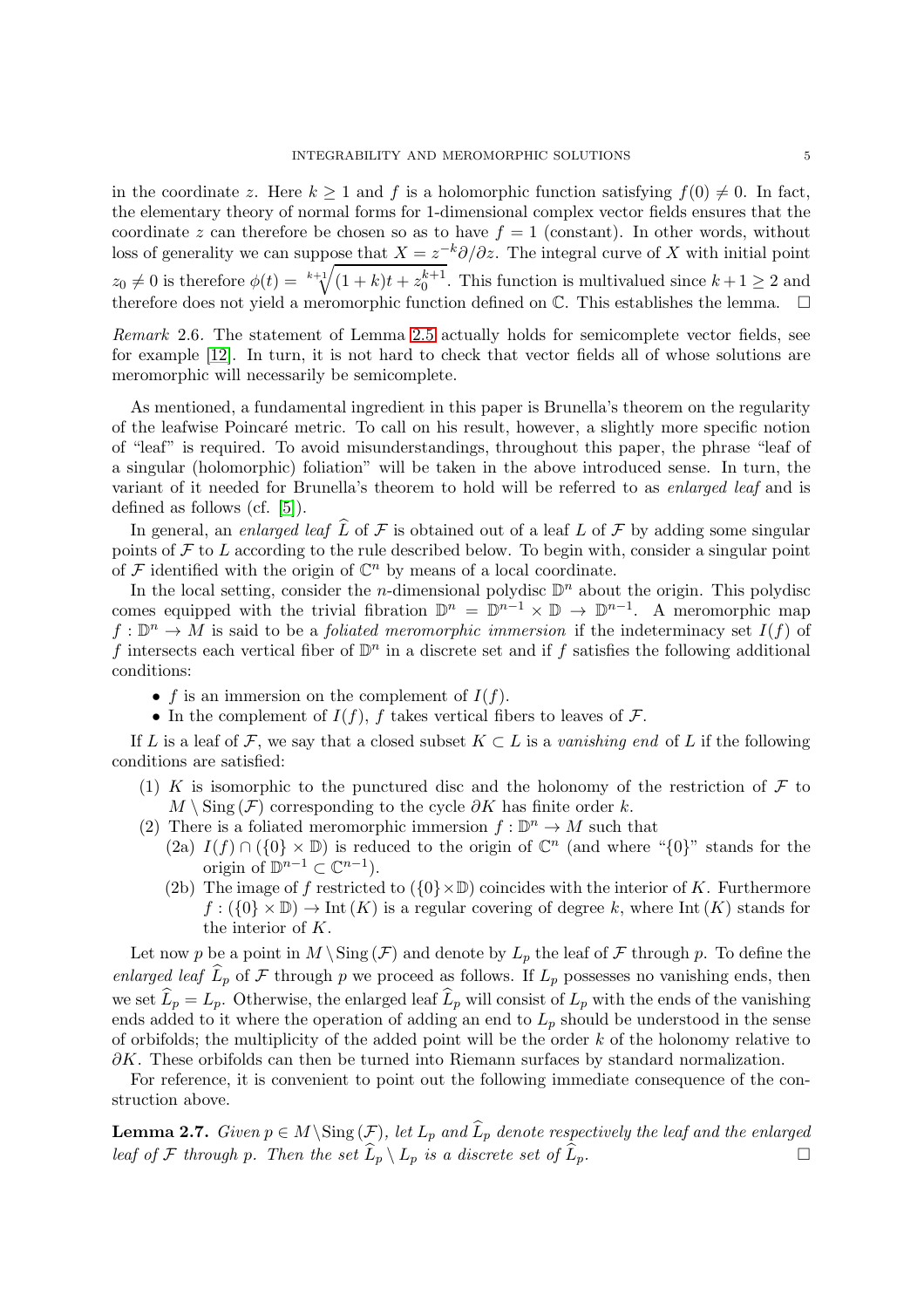#### 3. Meromorphic solutions, parabolic leaves, and invariant surfaces

<span id="page-5-2"></span>The purpose of this section is to prove the theorem below:

<span id="page-5-0"></span>**Theorem 3.1.** Let  $M$  be a complex projective manifold of dimension n equipped with a meromorphic vector field X whose associated foliation is denoted by F. Denote by  $(X)_{\infty}$  the divisor of poles of  $X$  and assume that the following condition is satisfied: there exists a foliated set  $\mathcal{I} \subset M \setminus (X)_{\infty}$  having positive logarithmic capacity and such that for every point  $p \in \mathcal{I}$ , the corresponding solution of X yields a meromorphic function defined on all of  $\mathbb{C}$ .

Assume now that  $N \subset M$  is a, (singular, irreducible) surface invariant by F which is not contained in the singular set of F. Denote by  $\mathcal{F}_N$  the foliation naturally induced on N by restriction of  $\mathcal F$ . Then, up to birational equivalence, the foliation  $\mathcal F_S$  is of one of the following types:

(1) a fibration.

(2) a Riccati foliation.

(3) a turbulent foliation.

As it will be seen, Theorem [3.1](#page-5-0) is by far the main ingredient in the proof of Theorem A. In fact, all the deep material from complex analysis and algebraic geometry involved in the proofs of the mentioned theorems of Brunella and of McQuillan (cf. [\[3\]](#page-13-5), [\[5\]](#page-13-6), [\[22\]](#page-14-4), [\[4\]](#page-13-7)) are encoded in the proof of this theorem.

Some terminology, however, is needed to clarify the statement of the above theorem. Let then N denote a (possibly singular) compact complex surface equipped with a singular holomorphic foliation F. The pair  $(N, \mathcal{F})$  will be regarded up to birational equivalence as it is standard in complex geometry.

Recall that a *fibration* on a complex surface  $N$  is nothing but a non-constant holomorphic map with connected fibers  $P: N \to S$  where S stands for some compact Riemann surface. Clearly the set of critical values of  $P$  is a finite subset  $\{p_1, \ldots, p_l\}$  of S and the fibers of P over the critical values are said to be the *singular fibers* of the fibration (or of  $\pi$ ). Note also that the map  $P$  induces a  $C^{\infty}$ -bundle structure from  $M \setminus \bigcup_{i=1}^{l} \mathcal{P}^{-1}(p_i)$  to  $S \setminus \{p_1, \ldots, p_l\}$ . The genus of the corresponding fiber is called the genus of  $P$ . Thus a fibration is of genus 0 if and only if its generic fiber is a rational curve. Similarly it is of genus 1 if and only if its generic fiber is an elliptic curve.

Naturally a fibration is a special type of foliation. Next, assume  $N$  is equipped with a fibration  $P: N \to S$  and with a singular foliation F. The foliation F is said to be transverse to P if the leaves of F are transverse to the fibers of  $\pi$  away from finitely many fibers of P, which are necessarily invariant under  $\mathcal F$ . Finally, if  $\mathcal F$  is transverse to some genus 0 fibration, then  $\mathcal F$  is called a *Riccati foliation*. Similarly a foliation transverse to a genus 1 fibration is called a turbulent foliation.

The following general lemma will also be useful in what follows.

<span id="page-5-1"></span>**Lemma 3.2.** Let  $F$  be a singular holomorphic foliation on a complex Kähler manifold M. Then the set of leaves of  $\mathcal F$  carrying non-trivial holonomy has volume equal to zero. In fact, this set has zero logarithmic capacity.

Proof. The idea goes back to [\[7\]](#page-13-11) and makes an important use of Haefliger's notion of "holonomy pseudogroup" along with its property of being "countably generated" on general open manifolds, see [\[13\]](#page-13-8), [\[2\]](#page-13-12). Consider  $\mathcal F$  as a regular holomorphic foliation on the open complex manifold  $M \setminus \text{Sing}(\mathcal{F})$  where  $\text{Sing}(\mathcal{F})$  stands for the singular set of  $\mathcal{F}$ . Let L be a leaf of  $\mathcal{F}$  and denote by  $\sigma : [0,1] \to L$  a loop in L. Unless the holonomy map  $\rho_L(\sigma)$  obtained from  $\sigma$  is identically zero, L is contained in the set of fixed points of  $\rho_L(\sigma)$  and the latter is a (local)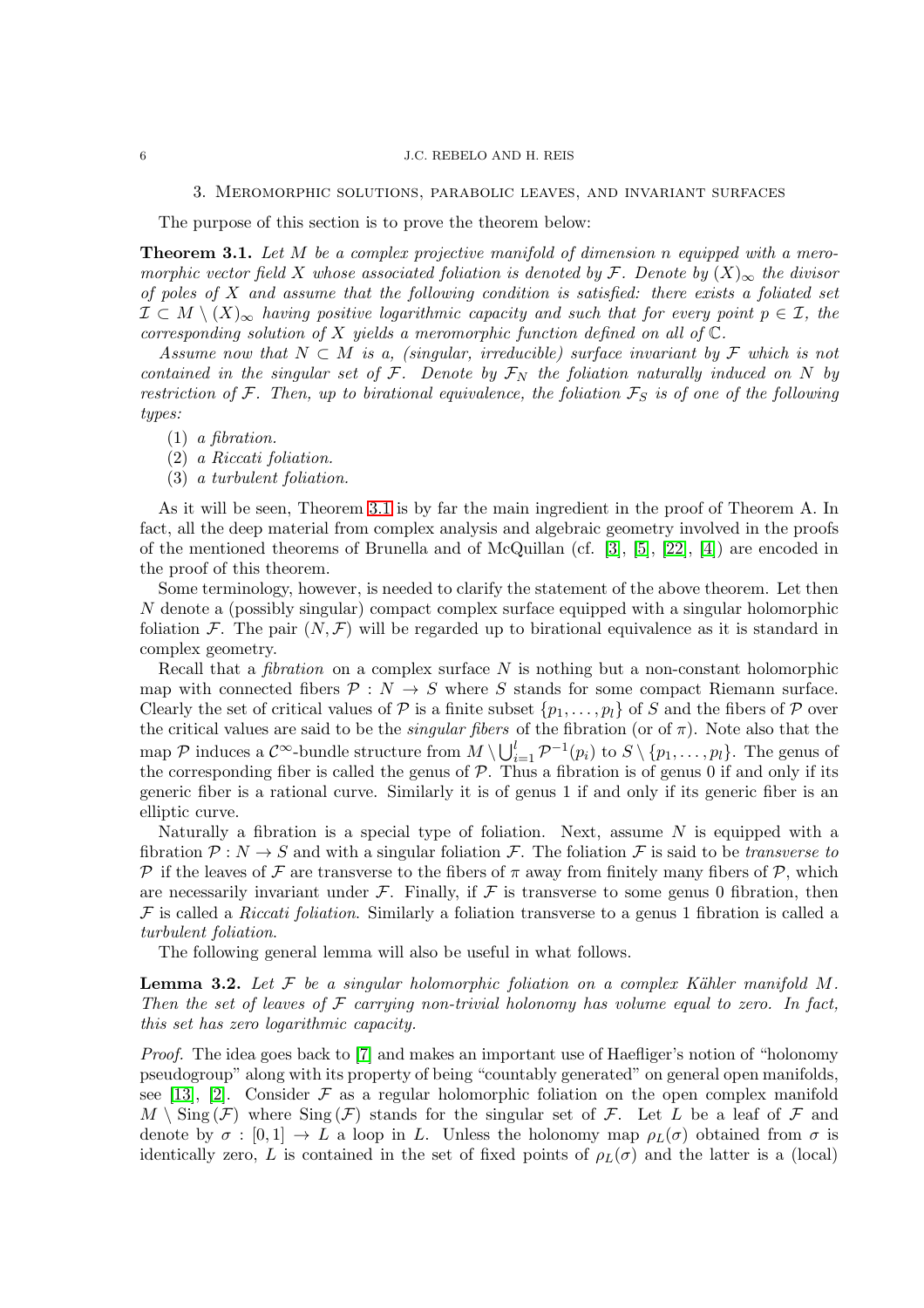proper complex analytic subset of  $M \setminus Sing(\mathcal{F})$ . The countably generated nature of Haefliger's holonomy pseudogroup allows us now to conclude that the set of leaves of  $\mathcal F$  carrying nontrivial holonomy is contained in a countable union of locally defined (proper) analytic subsets of  $M \setminus \text{Sing}(\mathcal{F})$ . Since the latter set must have null measure with respect to Kähler form on M, and in fact zero logarithmic capacity, the statement follows.  $\Box$ 

We are now able to begin our approach to Theorem [3.1.](#page-5-0) To some extent, the content of this theorem was previously indicated in [\[27\]](#page-14-3) but in what follows we provide full detail and accurate formulations.

Let M, X, and  $\mathcal F$  be as in Theorem [3.1.](#page-5-0) By using standard terminology, a Riemann surface is said to be *parabolic* if it is a quotient of  $\mathbb{C}$ . Similarly, a Riemann surface that is a quotient of the hyperbolic disc  $D$  is called *hyperbolic*. According to the uniformization theorem, every Riemann surface different from  $\mathbb{CP}^1$  is either parabolic or hyperbolic. Now we have the following:

# <span id="page-6-0"></span>**Lemma 3.3.** Every enlarged leaf of F is either  $\mathbb{CP}^1$  or a parabolic Riemann surface.

*Proof.* The point of considering enlarged leaves  $\hat{L}$ , as opposed to standard leaves L, lies in the fact that the Poincaré metric on enlarged leaves varies in a pluri-subharmonic way, thanks to Brunella's theorem in [\[3\]](#page-13-5), see also [\[5\]](#page-13-6). This means the following. Let every (enlarged) leaf of  $\mathcal F$ be equipped with its Poincaré metric: the unique complete metric with curvature equals to  $-1$ ) in the case of a hyperbolic Riemann surface and the totally vanishing "metric" otherwise. If Z is a (locally defined) holomorphic vector field tangent to  $\mathcal F$ , then we have the (locally defined) function  $P$  given by

$$
P(q) = \log(||Z(q)||)
$$

where  $\parallel$ . Vert stands for the norm of X with respect to the above introduced foliated metric. Basically, Brunella's theorem states that the function f is plurisubharmonic unless it is constant equal to  $-\infty$ . Clearly the polar set of P coincides with non-hyperbolic enlarged leaves of F. In particular, we have the following consequence of Brunella's theorem which will play in a key role in the proof of the lemma: if the set of enlarged leaves of  $\mathcal F$  that are not hyperbolic Riemann surface has strictly positive logarithmic capacity then every enlarged leaf of  $\mathcal F$  is either parabolic or a rational curve.

In view of the preceding, the proof of the lemma is reduced to checking that the set formed by enlarged leaves of  $\mathcal F$  that are either rational curves or parabolic Riemann surfaces is sufficiently large in the sense that it must have strictly positive logarithmic capacity.

Consider now a regular point  $p \in M$  for X and denote by  $L_p$  (resp.  $\widehat{L}_p$ ) the leaf of F (resp. the enlarged leaf of  $\mathcal{F}$ ) through p. Assume that  $L_p$  has trivial holonomy. We then denote by  $\phi$  the integral curve of X satisfying  $\phi(0) = p$ . Owing to Lemma [3.2,](#page-5-1) to prove the lemma it suffices to show that  $\widehat{L}_p$  is not a hyperbolic Riemann surface provided that  $\phi$  is a meromorphic map defined on C.

Taking advantage of the fact M is projective, i.e. can be embedded in some complex projective space, it is easy to give a meaning to the meromorphic nature of  $\phi$ . Up to considering a hyperplane section on  $M$ , the corresponding Zariski-open set  $U$  is naturally isomorphic to an algebraic affine manifold of dimension n in  $\mathbb{C}^N$  (for some sufficiently large  $N \in \mathbb{N}$ ). In the standard coordinates of  $\mathbb{C}^N$ , we have  $\phi(T) = (\phi_1(T), \ldots, \phi_N(T))$ . Saying that  $\phi$  is a meromorphic map defined on  $\mathbb C$  then means that each of the coordinate maps  $\phi_i$ ,  $1 \leq i \leq N$ , is a meromorphic map from  $\mathbb C$  to  $\mathbb C$  as defined in Section [2.](#page-2-0) In particular, there is some discrete set  $\mathcal{D} = \{t_i\}_{i \in \mathbb{N}} \subset \mathbb{C}$  such that  $\phi$  defines a holomorphic map from  $\mathbb{C} \setminus \mathcal{D} \to \mathbb{C}^N$ . Moreover,  $\phi$  has at worst poles at points of D.

Let  $\hat{t}$  be a point in D and  $B(\epsilon) \subset \mathbb{C}$  a small disc around  $\hat{t}$  containing no other points from D. Clearly  $\phi$  maps the punctured disc  $B(\epsilon) \setminus {\hat{t}}$  to  $L_p \subset U$ . Our purpose is to show that  $\phi$  extends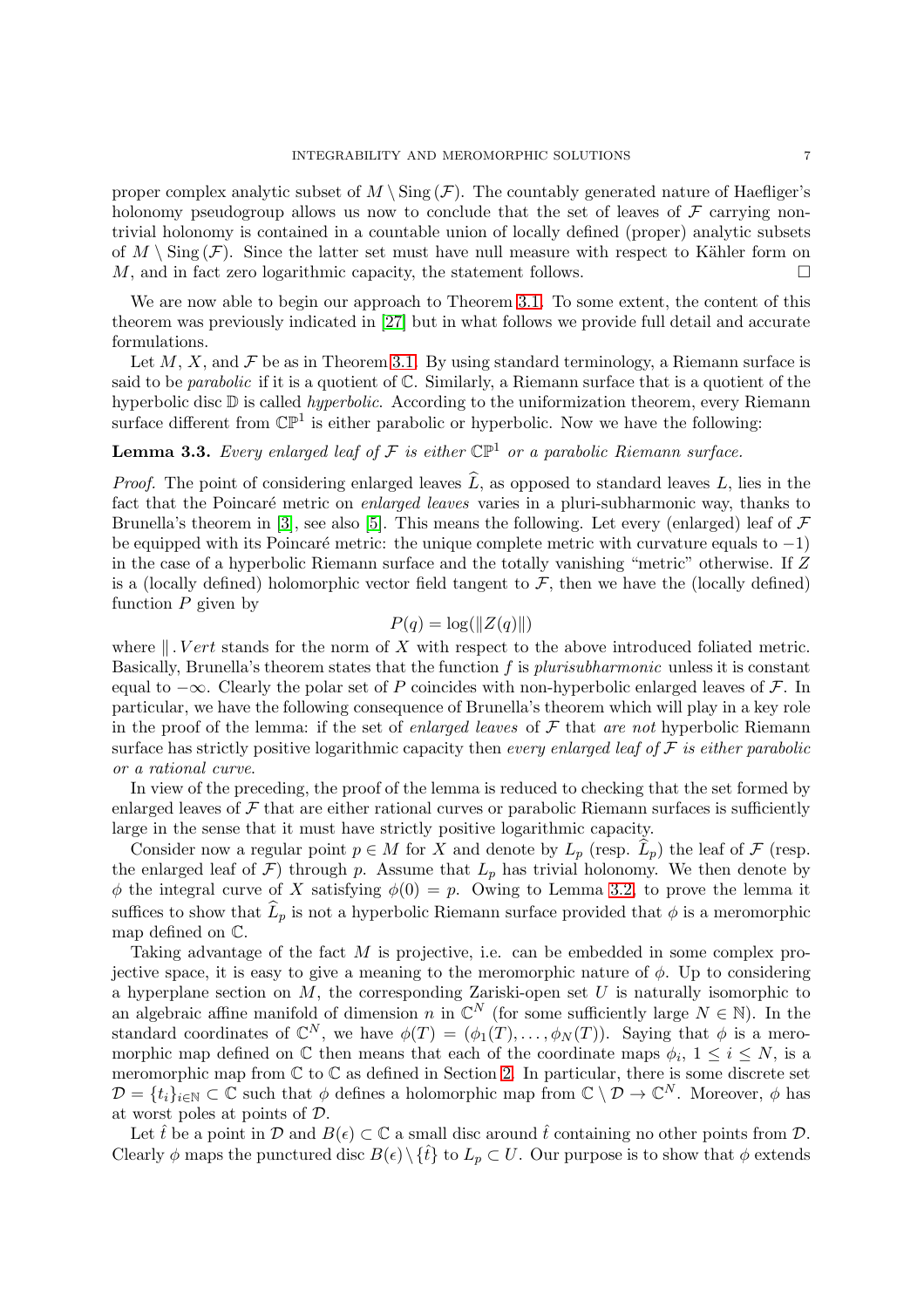to  $\hat{t}$  as a holomorphic map taking values in the enlarged leaf  $\widehat{L}_p$ . Since M can be viewed as the projective compactification of  $U \subset \mathbb{C}^N$  and since  $\phi_i$  at worst a pole at  $\hat{t}$ , there follows that the limit  $\lim_{t\to\hat{t}}\phi(t)$  exists in M. Set then  $\lim_{t\to\hat{t}}\phi(t) = q \in M$ .

We claim that the point q is a vanishing end of  $L_p$  so that, by definition, we must have  $q \in \hat{L}_p$ . To show that q is a vanishing end, we need to construct an appropriate foliated meromorphic immersion f defined on  $\mathbb{D}^{n-1}\times\mathbb{D}$ . The existence of this meromorphic immersion is clear if q happens to be a regular point of  $\mathcal F$ . In the general case, we proceed as follows. Note that the restriction of  $\phi$  to  $B(\epsilon)$  (with  $\phi(\hat{t}) = q$ ) yields a natural candidate for f restricted to  ${0} \times D$ . Moreover the holonomy of  $L_p$  is trivial by assumption and thus so is the holonomy associated with the cycle given by the boundary of  $\phi(B(\epsilon))$ . In particular,  $\phi$  can be extended as a meromorphic immersion to the product of  $D^{n-1}$  with an annulus of type  $B(\epsilon) \setminus B(\epsilon/2)$ (which is also defined on  $\{0\} \times B(\epsilon)$ ). To show that the resulting map can further be extended to  $\mathbb{D}^{n-1}\times\mathbb{D}$ , we just need to use the parametrization of the leaves by the meromorphic integral curves of X. This proves that q is a vanishing end and hence that  $q \in L_p$ .

To complete the proof of the lemma we proceed as follows. Since  $\lim_{t\to\hat{t}}\phi(t)=q\in\widehat{L}_p\subset M$ , there follows from Riemann theorem that  $\phi$  extends to  $\hat{t}$  as a holomorphic map taking values in  $L_p$ . Since  $\hat{t}$  is an arbitrary point of D, we conclude that  $\phi$  extends to a (non-constant) holomorphic map from all of  $\mathbb C$  to  $\widehat{L}_p$ . The enlarged leaf  $\widehat{L}_p$  is therefore either a rational curve or a parabolic Riemann surface. The lemma is proved.

We are now able to derive Theorem [3.1](#page-5-0) from McQuillan's theorem on foliations tangent to a Zariski-dense entire map, as presented by Brunella in [\[4\]](#page-13-7).

*Proof of Theorem [3.1.](#page-5-0)* Owing to Lemma [3.3,](#page-6-0) we know that no enlarged leaf of the foliation  $\mathcal F$  is a hyperbolic Riemann surface. Assume now that  $N$  is a 2-dimensional an irreducible algebraic set invariant by F and not contained in the singular set of F. Denote by  $\mathcal{F}_N$  the foliation induced on N by F. Here an additional comment is needed to compare leaves of  $\mathcal{F}_N$  with leaves of  $\mathcal F$  that are contained in N. The issue giving rise to this difference lies in the fact that  $\mathcal{F}_N$  may differ from the restriction of  $\mathcal F$  to N. More precisely, note that  $N \cap \text{Sing}(\mathcal F)$ may still contain algebraic curves as opposed to only isolated singular points. Away from these "singular curves",  $\mathcal{F}_N$  coincides locally with the restriction of  $\mathcal F$  to N. Around points lying in a singular curve, however, the foliation  $\mathcal{F}_N$  is locally obtained after dividing the components of the foliation *restricted to*  $N$  by a non-trivial common factor (see Definition [2.2](#page-2-1) where all singular foliations have singular set of codimension at least 2). In particular a point in  $N \cap Sing(F)$ may turn out to be *regular* for  $\mathcal{F}_N$  and, as a consequence, the leaves (resp. enlarged leaves) of  $\mathcal F$  contained in N may differ from the leaves (resp. enlarged leaves) of  $\mathcal F_N$ . Similarly, a point  $q \in N$  may be a vanishing end for a leaf of  $\mathcal{F}_N$  without being so for the corresponding leaf viewed as belonging to the foliation  $\mathcal F$  (note, in particular, the condition on the holonomy associated with the cycle  $\partial K$  in the definition of vanishing end). Nonetheless, it is straightforward to check that taking a leaf (resp. enlarged leaf) of  $\mathcal F$  contained in N and replacing it by the corresponding leaf (resp. enlarged leaf) of  $\mathcal{F}_N$  can only add new points to the former leaf (resp. enlarged leaf). Since there are non-constant holomorphic maps from  $\mathbb C$  to every enlarged leaf of  $\mathcal F$  - and in particular to those enlarged leaves of  $\mathcal F$  contained in N - the same maps also provide non-constant holomorphic maps from  $\mathbb C$  to the enlarged leaves of  $\mathcal F_N$ . In other words, the enlarged leaves of  $\mathcal{F}_N$  are never hyperbolic Riemann surfaces.

Now consider a enlarged leaf L of the foliation  $\mathcal{F}_N$ . In view of the preceding,  $\widehat{L}$  is not a hyperbolic Riemann surface. Since N is irreducible and of complex dimension 2, either  $\widehat{L}$  is Zariski-dense in N or  $\widehat{L}$  is contained in a compact curve (necessarily invariant under  $\mathcal{F}_N$ ). In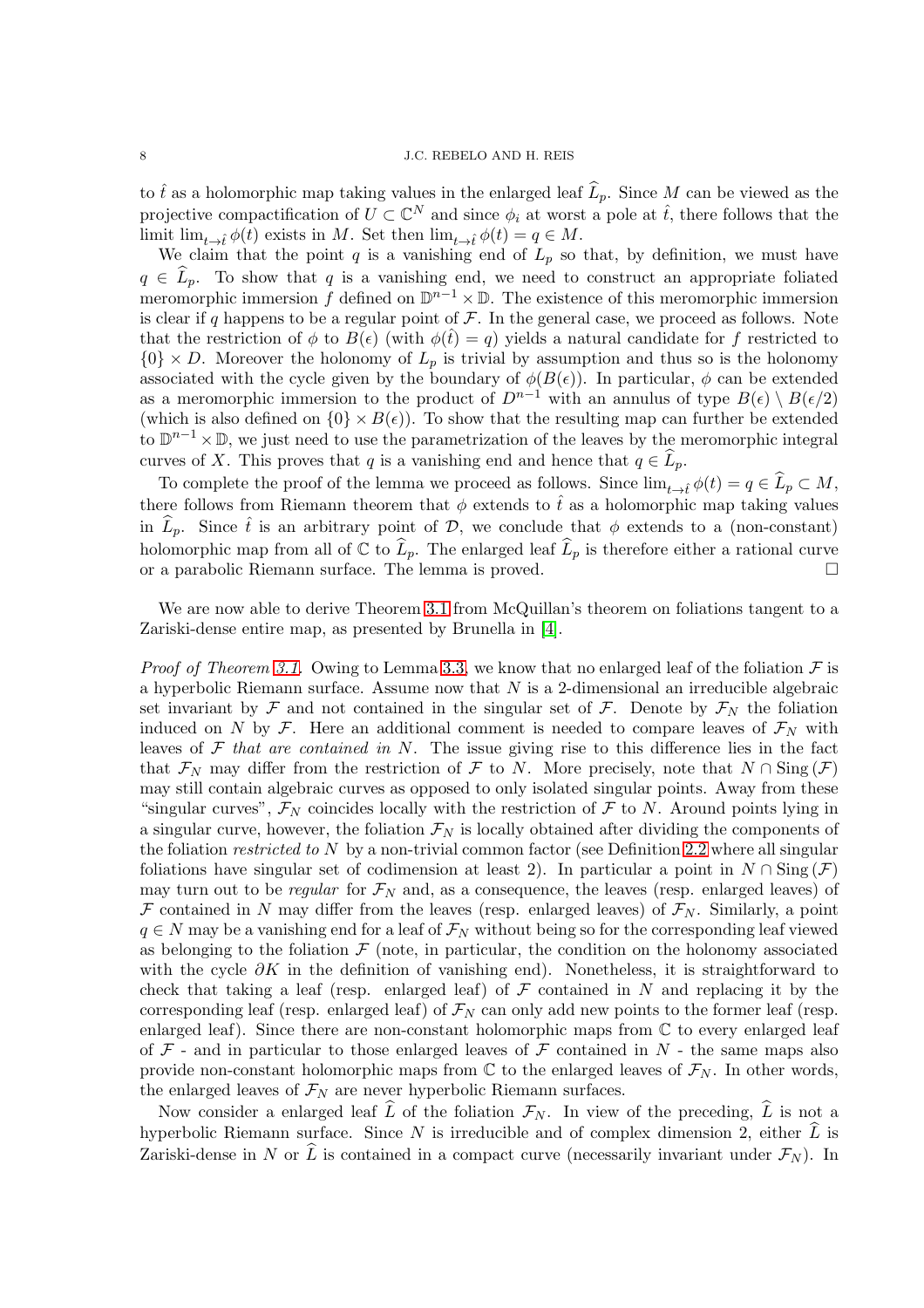the latter case, note that the compact curve in question is either rational or elliptic since  $\tilde{L}$  is not hyperbolic, though this is not important in what follows. In fact, a well-known theorem due to Jouanolou [\[19\]](#page-13-13) asserts that  $\mathcal{F}_N$  must admit a rational first integral provided that it leaves infinitely many (irreducible, compact) curves invariant. In turn, if  $\mathcal{F}_N$  admits a rational first integral, then it is clearly equivalent to a fibration so that the statement of Theorem [3.1](#page-5-0) holds.

Consider now the former case where  $\widehat{L}$  is Zariski-dense. Being non-hyperbolic, there follows that  $\widehat{L}$  is a quotient of C. Hence  $\mathcal{F}_N$  is a foliation that is tangent to an Zariski-dense entire curve. Owing to McQuillan's theorem (cf. Chapter 9 and Theorem 4 in page 131 of [\[4\]](#page-13-7)), one of the following has to hold:

- (1) Up to a finite ramified covering  $\widetilde{N}$  of N, the foliation  $\mathcal{F}_N$  is defined by a (global) holomorphic vector field.
- (2) Up to birational equivalence  $\mathcal{F}_N$  is a Riccati foliation or a turbulent foliation.
- (3) A fibration.

As far as the statement of Theorem [3.1](#page-5-0) is concerned, we can assume without loss of generality that (1) holds. Complex compact surfaces equipped with holomorphic vector fields have been studied since long and there are several ways to rely on the available information to derive Theorem [3.1.](#page-5-0) The argument provided below has the advantage of relying exclusively on very classical material in the realm of complex (algebraic) geometry.

Consider then the pair  $\tilde{N}$  equipped with a (non-trivial) holomorphic vector field Z whose underlying foliation is  $\mathcal{F}_Z$ . Here  $\widetilde{N}$  is a possibly singular projective surface. We need to show that up to birational equivalence, the foliation  $\mathcal{F}_Z$  either is a fibration or is as in item (2). *Claim.* Without loss of generality,  $\widetilde{N}$  can be assumed to be smooth.

*Proof of the Claim.* Let  $\text{Sing}(\tilde{N})$  denote the singular locus of  $\tilde{N}$ . If not empty, the set  $\text{Sing}(\tilde{N})$ is constituted by isolated points and irreducible curves. However,  $\text{Sing}(\widetilde{N})$  is clearly invariant under the flow of  $Z$  so that we actually have:

- Every isolated point of  $\text{Sing}(N)$  is invariant under Z (i.e. it is a singular point of Z).
- Every irreducible curve C contained in  $\text{Sing}(N)$  is globally invariant under Z. Note that if the curve  $C$  is singular, then its singular points are invariant by  $Z$  as well.

Now, we apply a resolution procedure to  $\tilde{N}$ . This procedure consists of two types of operations, namely, normalizations and blow-ups (see for example [\[1\]](#page-13-14)). A normalization must be centered at a smooth curve contained in  $\text{Sing}(\tilde{N})$  and, since the curve is question is globally invariant by  $Z$ , the corresponding transform of  $Z$  still is a holomorphic vector field. In turn, blow-ups are centered at isolated points of Sing  $(\widetilde{N})$  or at singular points of a curve in Sing  $(\widetilde{N})$ . In either case, they are invariant under  $Z$  so that again the corresponding transform of  $Z$  is a holomorphic vector field. Proceeding by induction, it is now clear that the singularities of  $\tilde{N}$ can be resolved in such way that the final transform of the vector field  $Z$  is still a holomorphic vector field. This establishes the claim.

In the sequel we assume  $\tilde{N}$  to be smooth. We can also assume  $\tilde{N}$  not to contain (-1)-rational curves, i.e.,  $\tilde{N}$  can be assumed to be minimal. In fact, the transform of a holomorphic vector field arising from collapsing a (−1)-rational curve is always holomorphic since it is holomorphic away from the point to which the curve collapsed. Since we are dealing with a surface, the vector field must then extend holomorphically to the point in question since it has codimension 2.

The list of compact complex surfaces carrying a *non-singular* holomorphic vector field was provided by Mizuhara [\[24\]](#page-14-8) and it reads:

- (1) A complex torus  $\mathbb{C}^2/\Lambda$ ;
- (2) A flat holomorphic fiber bundle over an elliptic curve;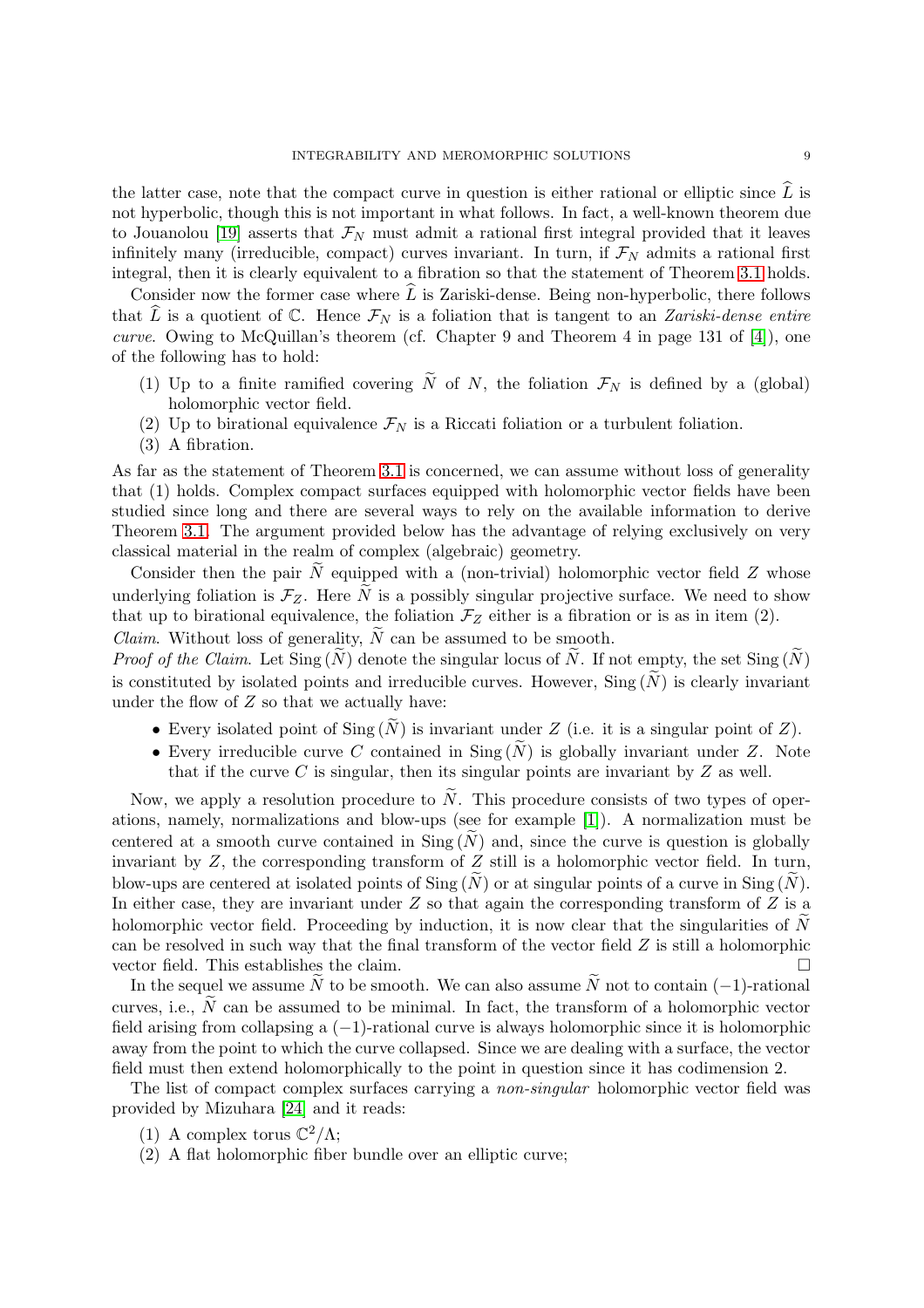- (3) An elliptic surface without singular fibers or with singular fibers of type  $mI_0$  only. In other words, the singular fibers are elliptic curves with finite multiplicity;
- (4) A Hopf surface or a positive Inoue surface.

In turn, a compact complex surface carrying a holomorphic vector field exhibiting at least one singular point must either be rational or a surface of class VII as shown in [\[6\]](#page-13-15). Note that Hopf surfaces ans Inoue surfaces are themselves examples of class VII surfaces, see [\[1\]](#page-13-14). Since  $\tilde{N}$  is projective, and hence algebraic, surfaces of class VII can be ruled out of our discussion since they are never algebraic, see [\[1\]](#page-13-14) page 244. Also, a minimal rational surface is either a Hirzebruch surface  $F_n$ ,  $n \neq 1$  or  $\mathbb{CP}^2$ .

It is immediate to check holomorphic vector fields on a complex torus are constant and hence satisfy the conditions of Theorem [3.1](#page-5-0) provided that the torus in question is algebraic. Similarly, holomorphic vector fields on  $\mathbb{CP}^2$  are "linear" and it is also immediate to check that they satisfy the conditions of the theorem in question.

In all the remaining cases, the surface  $\tilde{N}$  carries a (possibly singular) fibration of genus 0 or 1. Since  $Z$  is holomorphic, the classical Lemma of Blanchard applies to say that  $Z$  must preserve the fibration in question. If the fibers are individually preserved by  $Z$ , then  $Z$  is tangent to the mentioned fibration so that Theorem [3.1](#page-5-0) holds. Finally, if instead, the flow of Z permutes the fibers of the mentioned fibration, then it is clear that the foliation  $\mathcal{F}_Z$  will either be Riccati or turbulent depending only on the genus of the fibration. The proof of Theorem [3.1](#page-5-0) is complete.  $\Box$ 

## 4. Proofs for Theorems A and B

<span id="page-9-0"></span>Let us begin by recalling the definition of *Liouvillian function*. Informally speaking, a Liouville function is a function that can be built up from rational functions by means of algebraic operations, exponentiation, and integrals. The following definition makes this notion accurate (see for example [\[31\]](#page-14-0)).

**Definition 4.1.** Let  $k \subset K$  be differential fields. The field K is said to be a Liouvillian extension of k if there is a tower  $k = K_0 \subset \cdots \subset K_s = K$  of differential fields such that  $K_i = K_{i-1}(t_i)$ , for  $i = 1, \ldots, s$ , where at least one of the following holds:

- (1) The derivative  $t'_{i}$  of  $t_{i}$  lies in  $K_{i-1}$  (i.e.  $t_{i}$  is the integral of an element in  $K_{i-1}$ ).
- (2)  $t_i \neq 0$  and  $t'_i/t_i$  lies in  $K_{i-1}$  (i.e.  $t_i$  is the exponential of an element in  $K_{i-1}$ ).
- (3)  $t_i$  is algebraic over  $K_{i-1}$

If N is a projective manifold, a *Liouvillian function* on N is therefore an element of a Liouvillian extension of the field of rational functions on  $N$ . If, in addition,  $N$  is equipped with a foliation F, then a *Liouvillian first integral* for F is nothing but a Liouvillian function that is constant over the leaves of  $\mathcal{F}.$ 

An immediate consequence of the above definition is that the existence of a Liouvillian first integral F is a birational invariant of the pair  $(N, \mathcal{F})$ . Similarly, a birational equivalence between two manifolds gives rise to a one-to-one correspondence between the corresponding algebras of Liouvillian functions over C.

<span id="page-9-1"></span>Remark 4.2. M. Singer has proved in [\[31\]](#page-14-0) that a differential equation with Liouvillian first integrals must admit a transversely affine structure. This statement was later generalized to codimension 1 foliations and an interesting treatment of the topic can be found in [\[32\]](#page-14-9). These statements provide an alternative dynamical point of view in the notion of Liouvillian first integrals.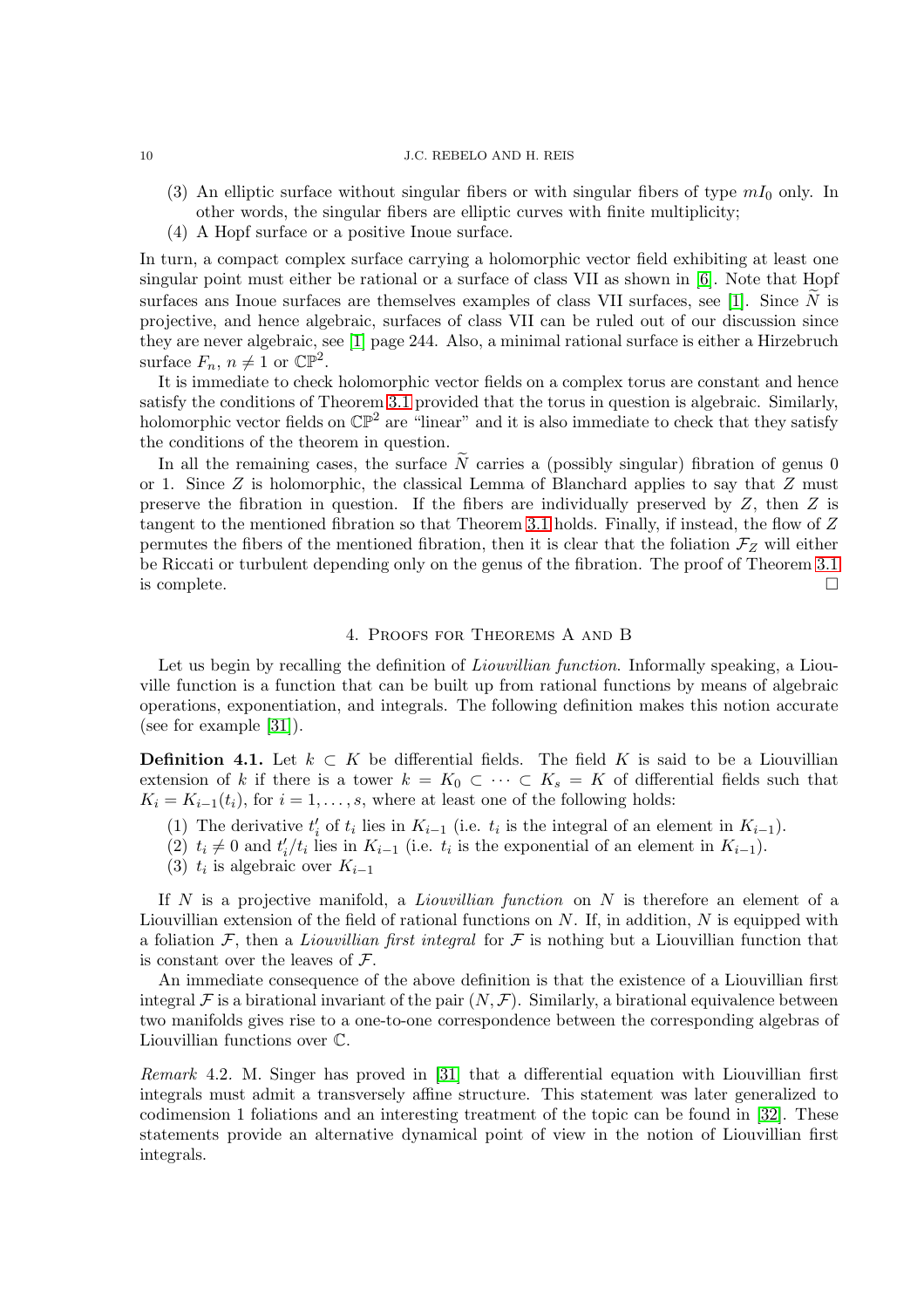A converse is easy. If a codimension 1 foliation admits a transverse affine structure, then the developing map (see [\[10\]](#page-13-9)) associated with the affine structure in question provides a Liouvillian first integral for the foliation.

In the sequel, we place ourselves in the setting of Theorem A. Thus  $M$  is a projective manifold endowed with a meromorphic vector field X whose underlying foliation is denoted by  $\mathcal{F}$ . We also assume that the set of leaves of  $\mathcal F$  associated to integral curves of  $X$  giving rise to meromorphic maps defined on C has strictly positive logarithmic capacity.

As explained in Section [3,](#page-5-2) all enlarged leaves of  $\mathcal{F}$  are either  $\mathbb{CP}^1$  or a parabolic Riemann surface (cf. Lemma [3.3\)](#page-6-0). Let now  $N$  be an irreducible (possibly singular) projective surface left invariant by  $\mathcal F$  and denote by  $\mathcal F_N$  the foliation induced by  $\mathcal F$  on N. We can assume from now on that  $\mathcal{F}_N$  has no meromorphic first integral, otherwise there is nothing to prove. Owing to Jouanolou's theorem [\[19\]](#page-13-13) this ensures that only finitely many leaves of  $\mathcal{F}_N$  fail to be Zariski-dense.

In view of Theorem [3.1,](#page-5-0) there follows that  $\mathcal{F}_N$  is either a Riccati foliation or a turbulent one (up to birational equivalence). A slightly more accurate statement is, however, possible:

<span id="page-10-0"></span>**Lemma 4.3.** If  $\mathcal{F}_N$  is a Riccati foliation, then its holonomy group is amenable. Similarly, if  $\mathcal{F}_N$  is a turbulent foliation, then its holonomy group is solvable and virtually abelian (i.e. it contains an abelian subgroup of finite index).

*Proof.* Let us first assume that  $\mathcal{F}_N$  is a turbulent foliation and denote by  $\mathcal{P}: N \to S$  the corresponding genus 1 fibration. Note that the regular fibers of  $P$  are pairwise equivalent as elliptic curves since local parallel transport along the leaves of  $\mathcal{F}_N$  yields holomorphic diffeomorphisms between them. If E denote the "typical" fiber of  $P$ , then the holonomy group of  $\mathcal F$  is nothing but the image of the holonomy representation of the fundamental group of  $S$  in the group of automorphisms Aut  $(E)$  of the elliptic curve  $E = \mathbb{C}/\Lambda$ , where  $\Lambda$  stands for a lattice of  $\mathbb{C}$ . The possibilities for the automorphism group Aut  $(E)$  are well-known. First, Aut  $(E)$  is naturally realized as a subgroup of the affine group of  $\mathbb C$ . In particular, Aut  $(E)$  must be solvable. To see that Aut  $(E)$  is a finite extension of an abelian group, let  $Aut_0(E)$  stand for the subgroup of Aut  $(E)$  consisting of those automorphisms whose action on  $H^1(E)$  is trivial coincides with the automorphisms induced by translations on  $\mathbb{C}$  ( $E = \mathbb{C}/\Lambda$ ). In particular,  $\text{Aut}_0(E)$  is abelian. In general, the index of  $\text{Aut}_0(E)$  in  $\text{Aut}(E)$  can take only on the following values: 2, 4, and 6 (cf. [\[14\]](#page-13-16), page 321). It then follows that  $Aut(E)$  is a finite extension of an abelian group.

The case of Riccati foliations is slightly different in that the monodromy group is a subgroup of the automorphism group of the Riemann sphere, namely  $PSL(2,\mathbb{C})$ . In general the holonomy group of a Riccati equation is not amenable. However, the enlarged leaves of  $\mathcal{F}_N$  are parabolic Riemann surfaces and this imposes strong constraints on the holonomy group in question. In fact, a subgroup of PSL  $(2, \mathbb{C})$  that is not amenable contains a free subgroup on two generators (Tits alternative) and has therefore exponential growth: this forces the Zariski-dense leaves of  $\mathcal{F}_E$  to have exponential growth as well (see [\[10\]](#page-13-9) for the case of regular foliations, details in the specific case of Riccati foliations can be found in [\[27\]](#page-14-3)). Clearly the exponential growth of the leaves means that they are hyperbolic Riemann surfaces. Since the passage of a leaf to the corresponding enlarged leaf only adds a discrete set of points to the former, the enlarged leaves must be hyperbolic themselves and this yields a contradiction with Lemma [3.3.](#page-6-0) The proof of the lemma is complete.

We are now ready to prove Theorem A.

Proof of Theorem A. We keep the preceding notation. In particular, we can assume that the foliation  $\mathcal{F}_N$  is transverse to a (singular) fibration  $\mathcal{P}: N \to S$  of genus 0 or 1. Let us first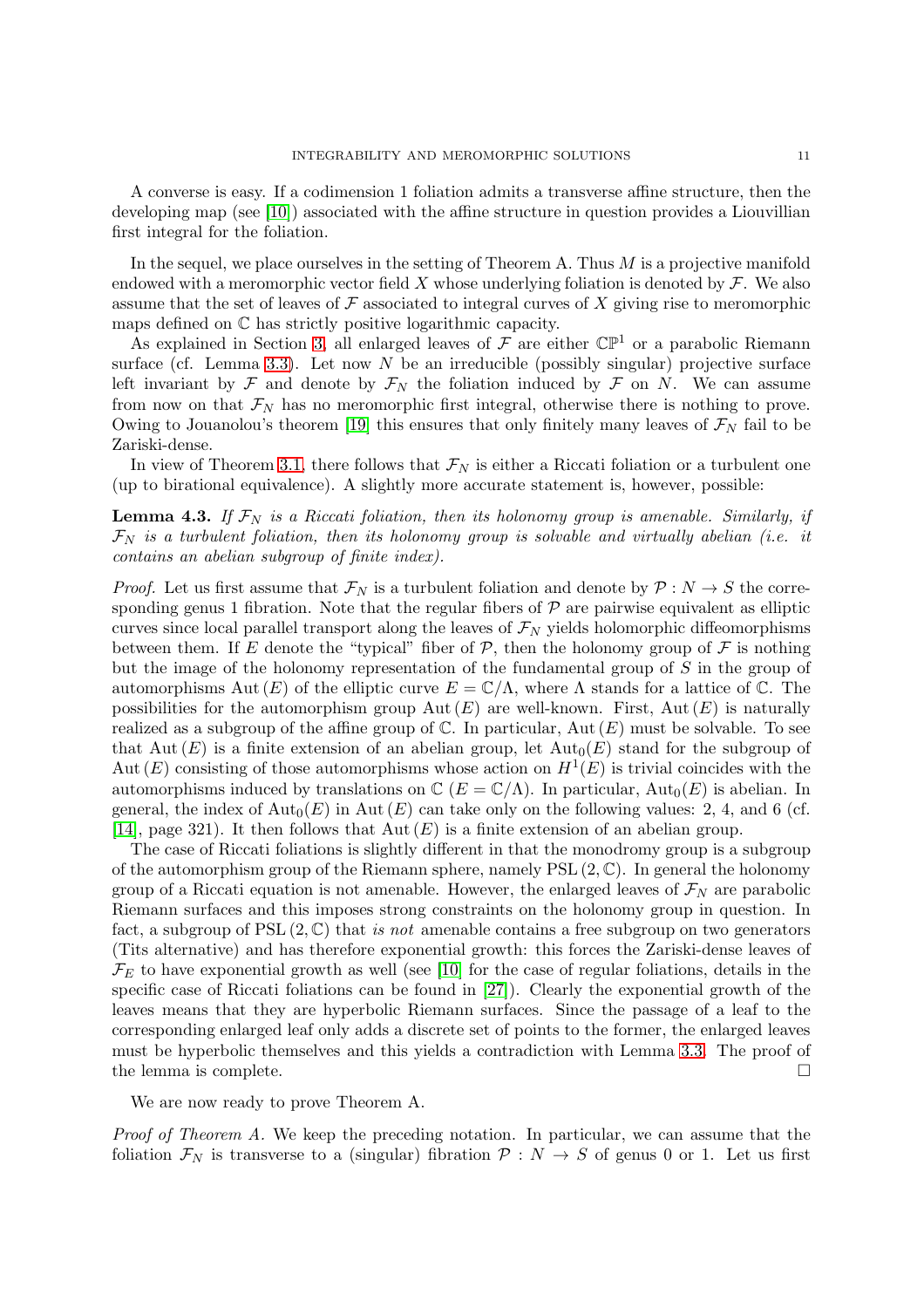consider the case in which this fibration has genus 1, i.e., the case where  $\mathcal{F}_N$  is a turbulent foliation. Denote by  $\Gamma$  the corresponding holonomy group. Lemma [4.3](#page-10-0) establishes that  $\Gamma$  is solvable and this yields the desired extension implied in the definition of Liouvillian functions. In more precise terms, Γ is a finite extension of the abelian group  $\Gamma_0 = \Gamma \cap \text{Aut}_0(E)$ : the solutions are then expressed as a finite extension of elliptic functions. Alternatively, to make the connection with Singer's theorem in Remark [4.2,](#page-9-1) just observe that the natural "affine structure" inherited by  $E = \Lambda$  from C is naturally preserved by  $\Gamma$  since this group is naturally containe in the affine group of C.

Let us now consider the case where  $\mathcal{F}_N$  is a Riccati foliation. Again let Γ denote the corresponding holonomy group which is naturally a finitely generated subgroup of  $PSL(2,\mathbb{C})$ . We can assume  $\Gamma$  is infinite, otherwise all leaves of  $\mathcal{F}_N$  are compact and hence we have a rational first integral. In view of the discussion in Remark [4.2,](#page-9-1) it suffices to prove the existence of a transverse affine structure invariant by Γ. In particular, it is enough to check that Γ is conjugate to a subgroup of the affine group  $\text{Aff}(\mathbb{C}) \subset \text{PSL}(2,\mathbb{C})$ .

Assume first that  $\Gamma$  is discrete and hence a Kleinian group. The group  $\Gamma$  is, however, amenable (Lemma [4.3\)](#page-10-0) and it is well known that (infinite) amenable Kleinian group are all elementary in the sense that their Limit sets consist of one or two points. The Limit set being naturally invariant under Γ, either Γ has a fixed point or Γ has a subgroup  $\Gamma_2$  of index 2 having a fixed point. In the first case, the fixed point of  $\Gamma$  can be used to construct a conjugation between  $\Gamma$ and some subgroup of Aff (C). In the second case,  $\Gamma_2$  has a Liouvillian first integral and so has  $Γ$  as a degree 2 extension of  $Γ_2$ .

Finally, assume now that  $\Gamma$  is not discrete so that its closure  $\overline{\Gamma} \subset \text{PSL}(2,\mathbb{C})$  is a Lie subgroup of  $PSL(2,\mathbb{C})$  with non-trivial Lie algebra. Clearly this Lie algebra must be strictly contained in the Lie algebra of PSL  $(2,\mathbb{C})$ , otherwise Γ would be dense in PSL  $(2,\mathbb{C})$  and thus non-amenable. This Lie algebra is therefore either abelian or conjugate to an affine Lie algebra. From there it is again clear that the (amenable) group has a fixed point or, at least, contains a index 2 subgroup possessing a fixed point. The existence of the desired Liouvillian first integral then follows as above. The proof of Theorem A is complete.

We can now prove Theorem B as well.

Proof of Theorem B. Theorem B follows from Theorem A once it is established the existence of a 2-dimensional analytic set  $S \subset \mathbb{CP}^3$  that happens to be invariant by F. For this consider first X given as a rational vector field on  $\mathbb{C}^3$ . The divisor of poles  $(X)_{\infty}$  of X on  $\mathbb{C}^3$ , if not empty, yields an algebraic set of dimension 2. Let then  $S \subset \mathbb{CP}^3$  be an irreducible component of the algebraic set in question. All we need to check is that S is invariant by  $\mathcal F$ . However, if this were not the case, then a leaf L of  $\mathcal F$  transverse to  $\mathcal S$  would be such that integral curves of X with initial conditions at (generic) points of L would be multivalued functions, rather than a a meromorphic function (cf. Lemma [2.5\)](#page-3-0). The resulting contradiction proves the statement in this case.

It remains to consider the case in which  $(X)_{\infty}$  is empty, i.e., the case in which X is actually a polynomial vector field. In this case, we consider the "plane at infinity"  $\Delta_{\infty} = \mathbb{CP}^3 \setminus \mathbb{C}^3$ . If X extends holomorphically to  $\Delta_{\infty}$ , then X is actually a holomorphic vector field on all of  $\mathbb{CP}^3$ . It is therefore a linear vector field, i.e. a vector field arising from the group PSL  $(4,\mathbb{C})$ of automorphisms of  $\mathbb{CP}^3$ . In this case, the existence of an invariant plane for  $\mathcal F$  is immediate. Finally, if X has poles on  $\Delta_{\infty}$ , then the preceding argument shows that  $\Delta_{\infty}$  must be invariant by  $\mathcal F$  again. Theorem B is proved.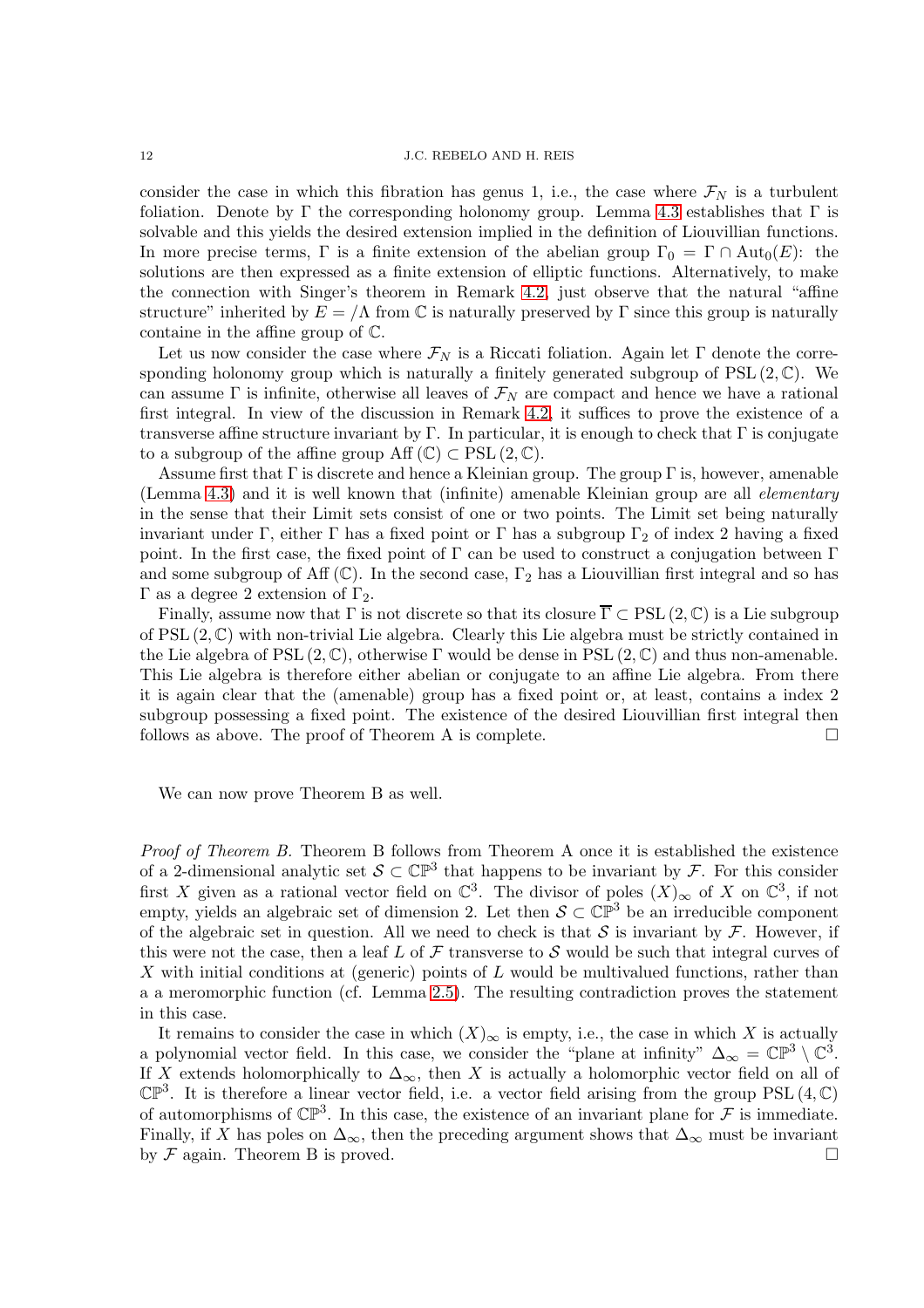#### INTEGRABILITY AND MEROMORPHIC SOLUTIONS 13

#### 5. Appendix - from dimension 2 to dimension 3

<span id="page-12-0"></span>Both local and global theory of singular holomorphic foliations in dimension 2 are far more developed than its counterparts in higher dimensions. The issue stems from the fact that these one-dimensional foliations are also of codimension 1 when the ambient has dimension 2. This means that "invariant divisors" are merely a leaf with compact closure for the corresponding foliation F. In contrast, once the dimension n satisfies  $n \geq 3$ , then invariant divisors carry a global foliation whose dynamics can be very complicate and this complication has a serious impact on the difficulty of the problems.

Whereas the survey [\[29\]](#page-14-1) is referred to for a detailed discussion of the above mentioned issue, we will quickly revisit here a general and powerful method to address the dynamics of (certain) foliations on complex surfaces. In chronological terms, the first instance of this technique can be traced back to the work of Hudai-Verenov [\[15\]](#page-13-17), later improved by Il'yashenko [\[17\]](#page-13-3). A definite step forward, however, was undertaken by Mattei and Moussu in [\[21\]](#page-14-2) who, working with singularities, made systematic use of Seidenberg theorem [\[30\]](#page-14-10) and settled the basics for the corresponding "semi-global analysis" of the singular points. While the contexts of [\[15\]](#page-13-17) and [\[17\]](#page-13-3) are in principle very different from the local problems treated in [\[21\]](#page-14-2), they both fit in the same framework that is summarized below.

Consider a singular holomorphic foliation  $\mathcal F$  on a complex surface M leaving invariant a curve  $C \subset M$ . The purpose is to investigate the structure of F on a neighborhood of C. To make the discussion less technical, let us assume that none of the singularities of  $\mathcal F$  lying in  $C$  is *dicritical*. Here we recall that a singular point is said to be dicritical if there exists a finite sequence of blow-ups starting at the singular point in question and leading to a foliation transverse at generic points to at least one irreducible component of the resulting (total) exceptional divisor, see for example [\[21\]](#page-14-2), [\[16\]](#page-13-18). To get insight into the structure of  $\mathcal F$  around  $C$ , we then proceed as follows:

- (1) Apply Seidenberg resolution theorem [\[30\]](#page-14-10) to the singularities of  $\mathcal F$  lying in C. This allows us to replace F by a new foliation  $\widetilde{\mathcal{F}}$  all of whose singular points are "simple". i.e., they have at least one eigenvalue different from zero. Moreover,  $\widetilde{\mathcal{F}}$  is tangent to a (connected) tree-like divisor consisting of curves  $C_1, \ldots, C_k$ .
- (2) Having "understood" the singular points of  $\tilde{\mathcal{F}}$  (so that nothing is "hidden" in them), the (singular, reducible) curve  $C_1 \cup \cdots \cup C_k$  is invariant by  $\widetilde{\mathcal{F}}$  so that it gives rise to a holonomy representation in Diff  $(\mathbb{C},0)$  (including "passage of corners" as detailed in [\[21\]](#page-14-2)). As a consequence, essentially all of the dynamics of  $\mathcal F$  (or  $\mathcal F$ ) becomes encoded in the dynamics of a group of local diffeomorphisms of  $\mathbb C$  fixing  $0 \in \mathbb C$ .

The curve C becomes therefore a kind of *core for the dynamics* in the sense that a large part - if not all - of the dynamics of  $\mathcal F$  arises from its local dynamics around C. From the global perspective, like in [\[15\]](#page-13-17), [\[17\]](#page-13-3), [\[20\]](#page-14-11), if in addition that initial curve C is ample, then all regular leaves of  $\mathcal F$  will intersect arbitrarily small neighborhoods of  $C$ . In particular, the local dynamics of  $F$  around  $C$  can be globally "propagated" on the ambient surface. An important success of this strategy closely related to problems discussed in this paper appears in [\[12\]](#page-13-4) and [\[11\]](#page-13-10).

Carrying out a similar approach in higher dimensions, or at least in dimension 3, is no longer out of reach. A suitable generalization of Seidenberg theorem has been obtained in [\[25\]](#page-14-6), [\[23\]](#page-14-5), see also [\[28\]](#page-14-7). Similarly much progress has been made about the dynamics of subgroups of Diff  $(\mathbb{C}^n,0), n \geq 2$ . Nonetheless the fact that invariant divisors (that exist in the case in question thanks to Lemma [2.5\)](#page-3-0) are foliated and the dynamics of this global foliation is the source of huge difficulty. In fact, even if the structure of the foliation around (simple) singular points can be understood, the existence of non-trivial global dynamics makes it unclear if these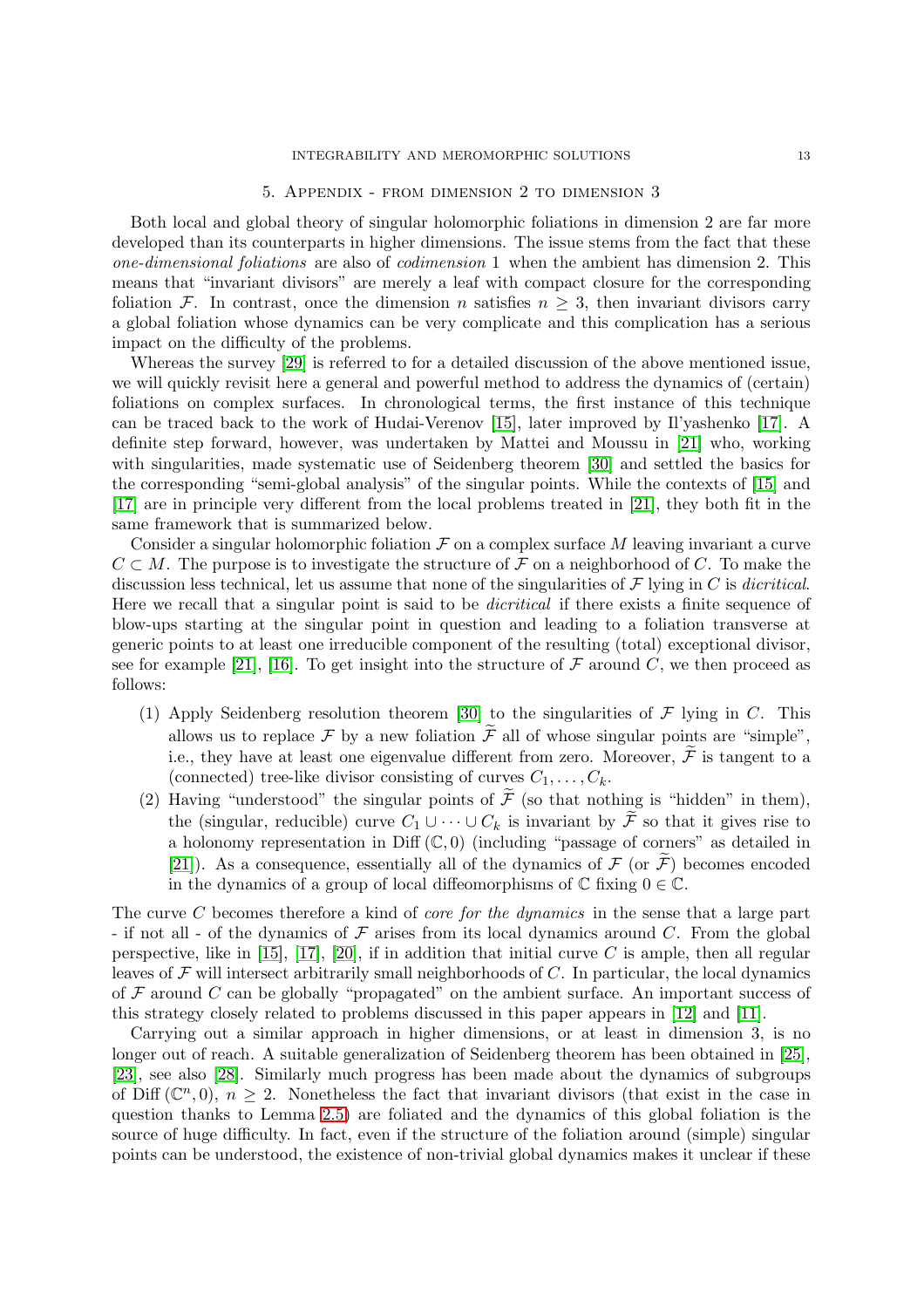singularities "interact among them". Along similar lines, the leaves of the foliation might have only cyclic holonomy groups and these might be essentially independent: this contrasts again with the 2-dimensional case where all of the information is encoded in what is essentially a single subgroup of Diff  $(\mathbb{C}, 0)$ . As a type of startling examples, the foliations constructed in [\[20\]](#page-14-11) can be intrinsically attached to singular points of foliations, see [\[29\]](#page-14-1).

Summarizing the preceding paragraph, the (potential) existence of dynamically complicated foliations on invariant divisors is the main obstacle to approach a large class of problems with the general strategy outlined above. Apparently, the only way around this difficulty consists of a priori describing the dynamics in question. In other words, given a specific problem (such as the classification of vector fields with meromorphic solutions), it is necessary to obtain an a priori result showing that the restriction of the foliation in question to an invariant divisor cannot have an excessive complicated dynamics. If this restricted foliation turns out to be simple enough, then the general strategy will look promising. In this respect, and concerning the classification of vector fields with meromorphic solutions in dimension 3, this is exactly the content of Theorem A and B: these foliations are integrable in the sense of Liouville and their possible dynamics are explicitly described.

#### **REFERENCES**

- <span id="page-13-14"></span>[1] W. BARTH, K. HULEK, C. PETERS, & A. VAN DE VEN, Compact complex surfaces, second edition, Springer-Verlag, Berlin, (2004).
- <span id="page-13-12"></span><span id="page-13-5"></span>[2] C. BONATTI & A. HAEFLIGER, Déformations de feuilletages,  $T_{\text{opology}}$ , 29, (1990), 205-229.
- <span id="page-13-7"></span>[3] M. BRUNELLA, Plurisubharmonic variation of the leafwise Poincaré metric, Internat. J. Math., 14, 2, (2003), 139-151.
- [4] M. BRUNELLA, Birational geometry of foliations, *Publicações Matemáticas do IMPA*, Instituto de Matemática Pura e Aplicada (IMPA), Rio de Janeiro, 2004.
- <span id="page-13-6"></span>[5] M. BRUNELLA, Uniformisation of foliation by curves, in Holomorphic Dynamical Systems, ed. G. Gentili, J. Guenot, & G. Patrizio, LNM 1998, Springer-Verlag, Berlin Heidelberg, (2010), 105-163.
- <span id="page-13-15"></span>[6] J. CARREL, A. HOWARD, & C. KOSNIOWSKI, Holomorphic Vector Fields on Complex Surfaces, Math. Ann., 204 (1973), 73-81.
- <span id="page-13-11"></span>[7] D.B.A. EPSTEIN, K.C. MILLET, & D. TISCHLER, Leaves without holonomy, J. London Math. Soc., 16, 3, (1977), 548-552.
- <span id="page-13-0"></span>[8] A. Eremenko, Entire and meromorphic solutions of ordinary differential equations, Chapter 6 in Complex Analysis I, Encyclopaedia of Mathematical Sciences, 85, Springer, NY, (1997), 141-153.
- <span id="page-13-2"></span>[9] R. GARNIER, Sur les systèmes différentiels du second ordre dont l'intégrale générale est uniforme, Ann. Sc. de l'ENS (3), **77**, 2, (1960), 123-144.
- <span id="page-13-9"></span>[10] C. GODBILLON, Feuilletages: études géométriques, Progress in Mathematics Vol. 98, Basel, Boston, Berlin, Birkhäuser, (1991).
- <span id="page-13-10"></span>[11] A. GUILLOT, Meromorphic vector fields with single-valued solutions on complex surfaces, Adv. Math., 354, (2019), 41 pages.
- <span id="page-13-4"></span>[12] A. Guillot & J.C. Rebelo, Semicomplete meromorphic vector fields on complex surfaces, Journal fur die reine und angewandte Mathematik, 667, (2012), 27-65.
- <span id="page-13-8"></span>[13] A. HAEFLIGER, Groupoides d'holonomie et classifiants, in "Structure transverse des feuilletages", Astérisque, 116, (1984), 70-97.
- <span id="page-13-17"></span><span id="page-13-16"></span>[14] R. Hartshorne, Algebraic geometry, Graduate Texts in Mathematics 52, Springer-Verlag, New York (1977).
- [15] M. O. HUDDAI-VERENOV, A property of the solutions of a differential equation (Russian), Mat. Sbornik, 56  $(98)$ , 3,  $(1962)$ , 301-308.
- <span id="page-13-18"></span>[16] Y. IL'YASHENKO & S. YAKOVENKO, Lectures on analytic differential equations, Graduate Studies in Mathematics, Vol. 86, American Mathematical Society, Providence, RI, (2008).
- <span id="page-13-3"></span>[17] Y. Il'yashenko, The topology of phase portraits of analytic differential equations in the complex projective plane (Russian), Trudy Sem. Petrovsk, 4, (1978), 83-136. (English), Sel. Math. Sov., 5, 2, (1986), 141-199.
- <span id="page-13-13"></span><span id="page-13-1"></span>[18] E. L. Ince, Ordinary Differential Equations, Dover Publications, New York, (1944).
- [19] J.-P. JOUANOLOU, Hypersurfaces solutions d'une équation de Pfaff analytique, Math. Ann., 232, (1978), 239-245.